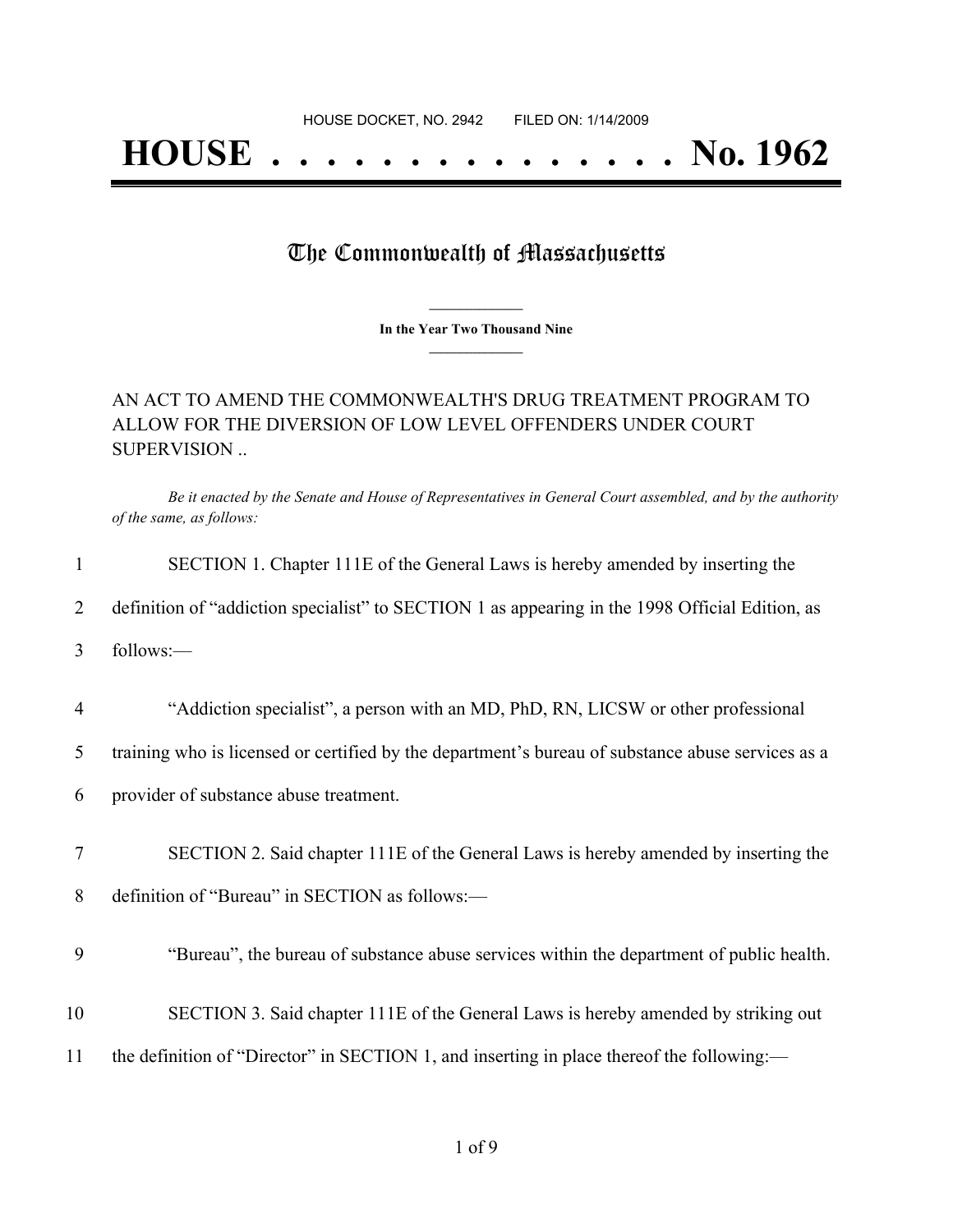| 12 | "Director", the director of the division of rehabilitation, his designee, the assistant             |
|----|-----------------------------------------------------------------------------------------------------|
| 13 | commissioner in charge of the bureau or his designee.                                               |
| 14 | SECTION 4. Said chapter 111E of the General Laws is hereby amended by striking out                  |
| 15 | the definition of "Drug dependent person" in SECTION 1, and inserting in place thereof the          |
| 16 | following:-                                                                                         |
| 17 | "Drug dependent person", a person, regardless of age, who is unable to function                     |
| 18 | effectively and whose inability to do so causes, or results from, the use of a drug other than      |
| 19 | alcohol, tobacco or lawful beverages containing caffeine, and other than from a medically           |
| 20 | prescribed drug when such drug is medically indicated and the intake is proportioned to the         |
| 21 | medical need, or a person who is at risk of becoming drug dependent, as defined herein.             |
| 22 | SECTION 5. Said chapter 111E of the General Laws is hereby amended by inserting the                 |
| 23 | definition of "Second drug offense" to SECTION 1 as follows:-                                       |
| 24 | "Second drug offense", an illegal act which stands pending for trial wherein the                    |
| 25 | defendant has been assigned to treatment under Chapter 111E one time previously.                    |
| 26 | SECTION 6. Said chapter 111E of the General Laws is hereby amended by inserting the                 |
| 27 | definition of "Successful completion of treatment" to SECTION 1 as follows:-                        |
| 28 | "Successful completion of treatment", when the administrator of the facility has                    |
| 29 | determined that the drug dependant person, as defined by this Act, has completed the                |
| 30 | requirements set forth by the individual patient treatment plan to the best of his current ability. |
| 31 | SECTION 7. Said chapter 111E of the General Laws is hereby amended by inserting the                 |
| 32 | following to the end of SECTION 5 as follows:-                                                      |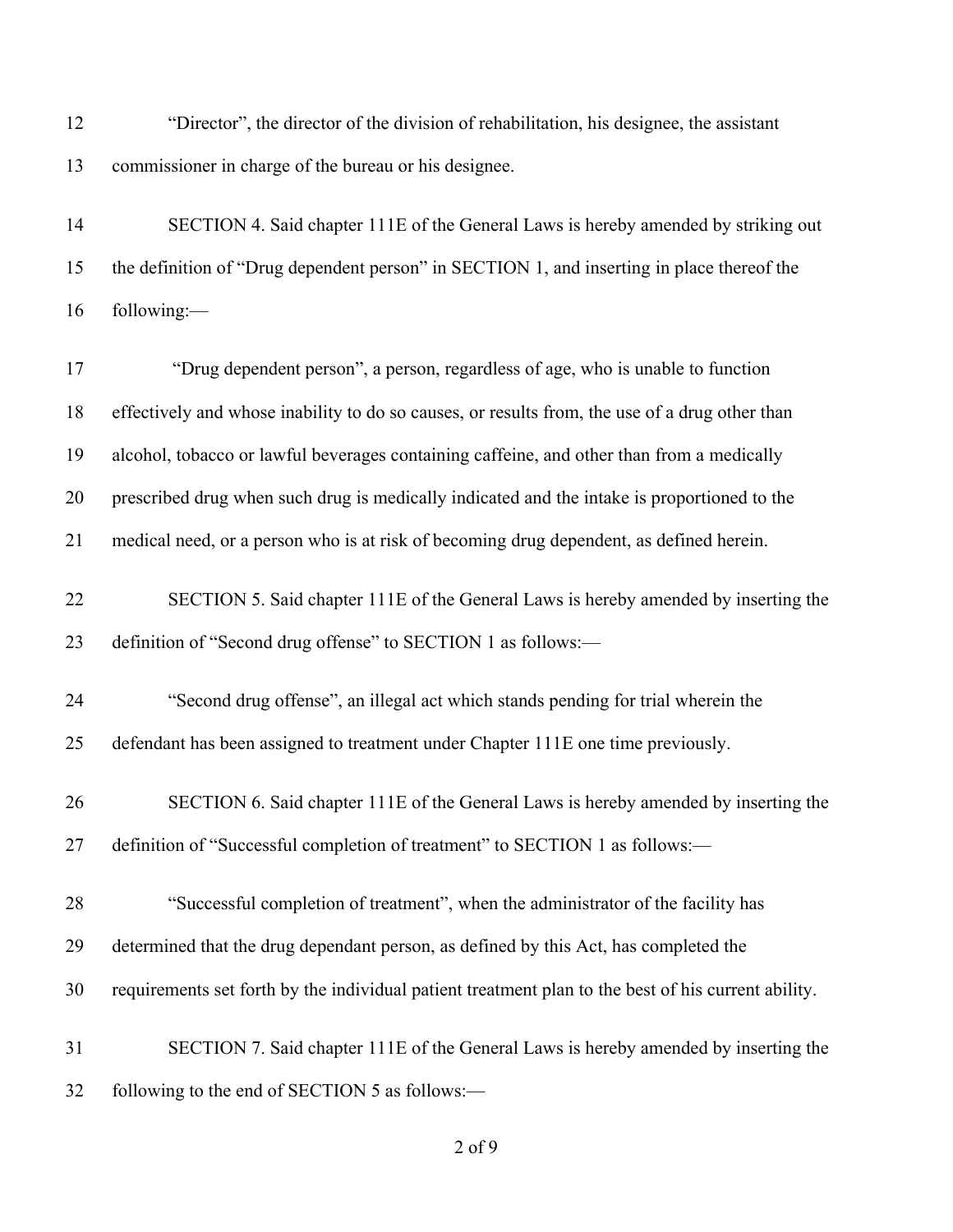| 33 | If the Division is unable to comply with the provisions of this section, the bureau shall           |
|----|-----------------------------------------------------------------------------------------------------|
| 34 | prepare and publish annually a list of facilities operating in accordance with this chapter and     |
| 35 | shall make such list available to all District and Superior Courts, interested attorney's and their |
| 36 | statewide organizations, the offices of the District Attorneys for each county and their statewide  |
| 37 | organizations, and probation departments and their statewide organizations within the               |
| 38 | commonwealth on an annual basis and to members of the public upon request. Such list shall          |
| 39 | include, but not be limited to, the following:                                                      |
| 40 | (a) eligibility of treatment;                                                                       |
| 41 | (b) scope of treatment offered;                                                                     |
| 42 | (c) applicable facility fees;                                                                       |
| 43 | (d) last known patient capacity; and                                                                |
| 44 | (e) facilities available for emergency treatment.                                                   |
| 45 | SECTION 8. Said chapter 111E of the General Laws is hereby amended by striking from                 |
| 46 | SECTION 8 the second paragraph and inserting in place thereof the following:—                       |
| 47 | Upon receipt by the director of an application for admission, the director shall designate          |
| 48 | an addiction specialist to conduct an examination of the person to determine whether that person    |
| 49 | is a drug dependent person who would benefit from treatment. The addiction specialist shall         |
| 50 | report his findings in writing to the director after the completion of the examination, stating the |
| 51 | facts upon which the findings are based and the reasons therefore.                                  |
| 52 | SECTION 9. Said chapter 111E of the General Laws is hereby amended by striking from                 |
| 53 | SECTION 8 the fourth paragraph.                                                                     |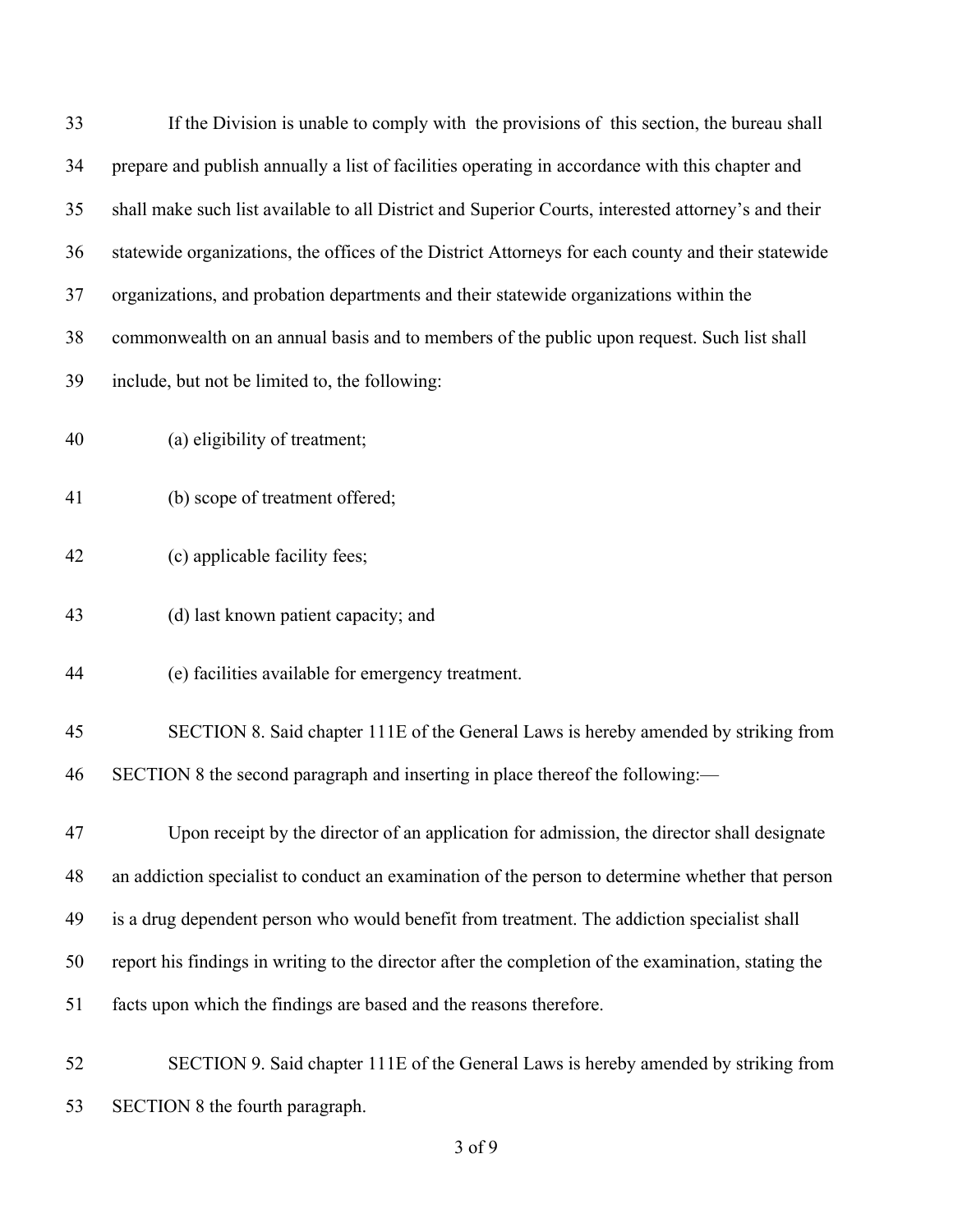| 54 | SECTION 10. Said chapter 111E of the General Laws is hereby amended by striking                   |
|----|---------------------------------------------------------------------------------------------------|
| 55 | from SECTION 10 the first paragraph and inserting in place thereof the following:—                |
| 56 | Section 11. Any defendant who is charged with a first- or second- offense shall be                |
| 57 | informed, upon being brought before the court on such charge, that he is entitled to request an   |
| 58 | examination to determine whether or not he is a drug dependant person who would benefit from      |
| 59 | treatment. A court may in its discretion request an examination of any person charged with a      |
| 60 | drug offense to determine whether a defendant is drug dependent and would benefit from            |
| 61 | treatment in accordance with this chapter.                                                        |
| 62 | SECTION 11. Said chapter 111E of the General Laws is hereby amended by striking                   |
| 63 | from SECTION 10 the third paragraph and inserting in place thereof the following:-                |
| 64 | Court proceedings shall be stayed from the time a request for examination is made under           |
| 65 | this SECTION and while that request is considered by the court. Upon such a request, , the court  |
| 66 | shall appoint an Addiction Specialist to conduct the examination at an appropriate location       |
| 67 | within three days of the granting of the request. In no event shall the request for such an       |
| 68 | examination or any statement by the defendant during the course of the examination, or any        |
| 69 | finding by the Addiction Specialist be admissible against the defendant in any court proceedings. |
| 70 | SECTION 12. Said chapter 111E of the General Laws is hereby amended by striking                   |
| 71 | from SECTION 10 the fourth paragraph and inserting in place thereof the following:-               |
| 72 | The appointed addiction specialist shall report his findings in writing to the court within       |
| 73 | three days after the completion of the examination, stating the facts upon which the findings are |
| 74 | based and the reasons therefore.                                                                  |
|    |                                                                                                   |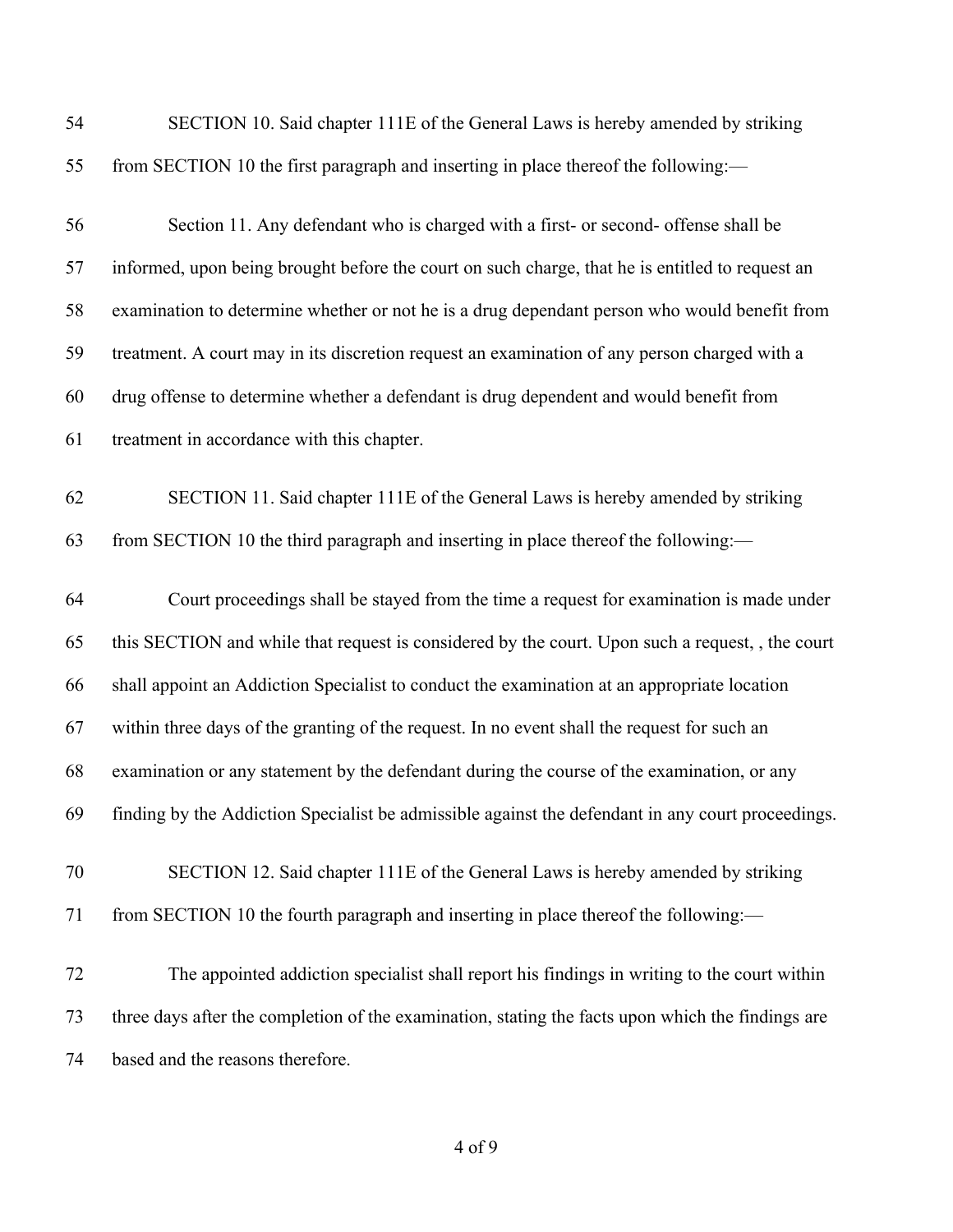SECTION 13. Said chapter 111E of the General Laws is hereby amended by striking 76 from SECTION 10 the fifth paragraph and inserting in place thereof the following:—

| 77 | If the defendant is also charged with the violation of any law other than a drug offense,        |
|----|--------------------------------------------------------------------------------------------------|
| 78 | the stay of the court proceedings may be vacated by the court upon the report of the addiction   |
| 79 | specialist, whereupon the report shall be considered upon disposition of the charges in          |
| 80 | accordance with sections eleven and twelve, and the remaining provisions of this chapter shall   |
| 81 | not apply. If the defendant is charged with a drug offense only and the addiction specialist     |
| 82 | reports that the defendant is a drug dependant person who would benefit from treatment, the      |
| 83 | court shall inform the defendant that he may request assignment to a drug treatment facility and |
| 84 | advise him of the consequences of the assignment, and that if he is so assigned the court        |
| 85 | proceedings shall be stayed for the term of such assignment.                                     |
| 86 | SECTION 14. Said chapter 111E of the General Laws is hereby amended by striking                  |
| 87 | from SECTION 10 the sixth paragraph and inserting in place thereof the following:-               |
| 88 | If the defendant requests assignment to treatment and the evaluation of the Addiction            |
| 89 | Specialists deems the defendant would benefit from treatment the court must stay the court       |
| 90 | proceedings and assign the defendant to a drug treatment facility.                               |
| 91 | SECTION 15. Said chapter 111E of the General Laws is hereby amended by striking                  |
| 92 | from SECTION 10 the eighth paragraph and inserting in place thereof the following:-              |
| 93 | In determining whether a defendant is eligible for assignment under this section, the court      |
| 94 | shall consider the report of the addiction specialist, the defendant's criminal record, the      |
| 95 | availability of adequate and appropriate treatment, the nature of the offense with which the     |

defendant is currently charged, including but not limited to whether the offense charged is that of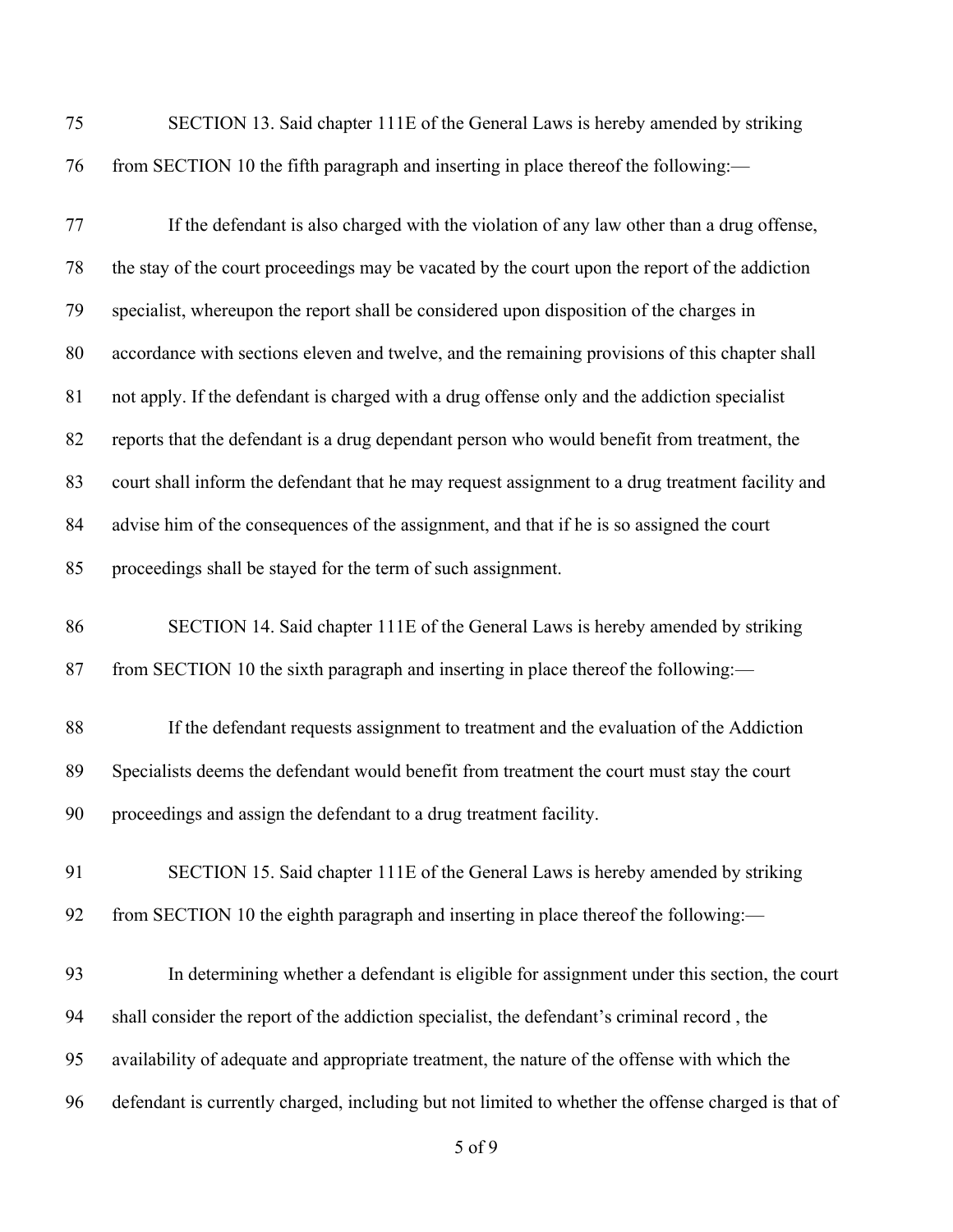| 97  | sale or sale to a minor, and any other evidence the court deems relevant, provided, however, that   |
|-----|-----------------------------------------------------------------------------------------------------|
| 98  | where the offense charged is that of a sale or sale to a minor, no defendant may be assigned        |
| 99  | under this SECTION unless that defendant is determined to be currently drug dependent, not          |
| 100 | merely at risk of becoming drug dependent.                                                          |
| 101 | SECTION 16. Said chapter 111E of the General Laws is hereby amended by striking                     |
| 102 | from SECTION 10 the ninth paragraph and inserting in place thereof the following:-                  |
| 103 | If the defendant is determined to be a drug dependent person under sections 15 or 22 of             |
| 104 | this Act, requests assignment to treatment, and if the defendant is charged with a first or second  |
| 105 | drug offense not involving the sale or manufacture of dependency related drugs, or is assigned by   |
| 106 | the court, and there are no continuances outstanding with respect to the defendant pursuant to      |
| 107 | this section, the court shall order that the defendant be assigned to a drug treatment facility     |
| 108 | without consideration of any other factors notwithstanding sections 15 and 22 of this Act.          |
| 109 | SECTION 17. Said chapter 111E of the General Laws is hereby amended by striking                     |
| 110 | from SECTION 10 the eleventh paragraph and inserting in place thereof the following:-               |
| 111 | If the defendant requests assignment to treatment and is determined by an addictions                |
| 112 | specialist to be a drug dependent person that would benefit from treatment, and the defendant is    |
| 113 | charged with a first or second drug offense not involving the sale or manufacture of dependency     |
| 114 | related drugs, or is assigned by the court, and there are no continuances outstanding with respect  |
| 115 | to the defendant pursuant to this section, and adequate and appropriate treatment at a facility is  |
| 116 | not available, the stay of court proceedings shall remain in effect until such time as adequate and |
| 117 | appropriate treatment is available.                                                                 |
|     |                                                                                                     |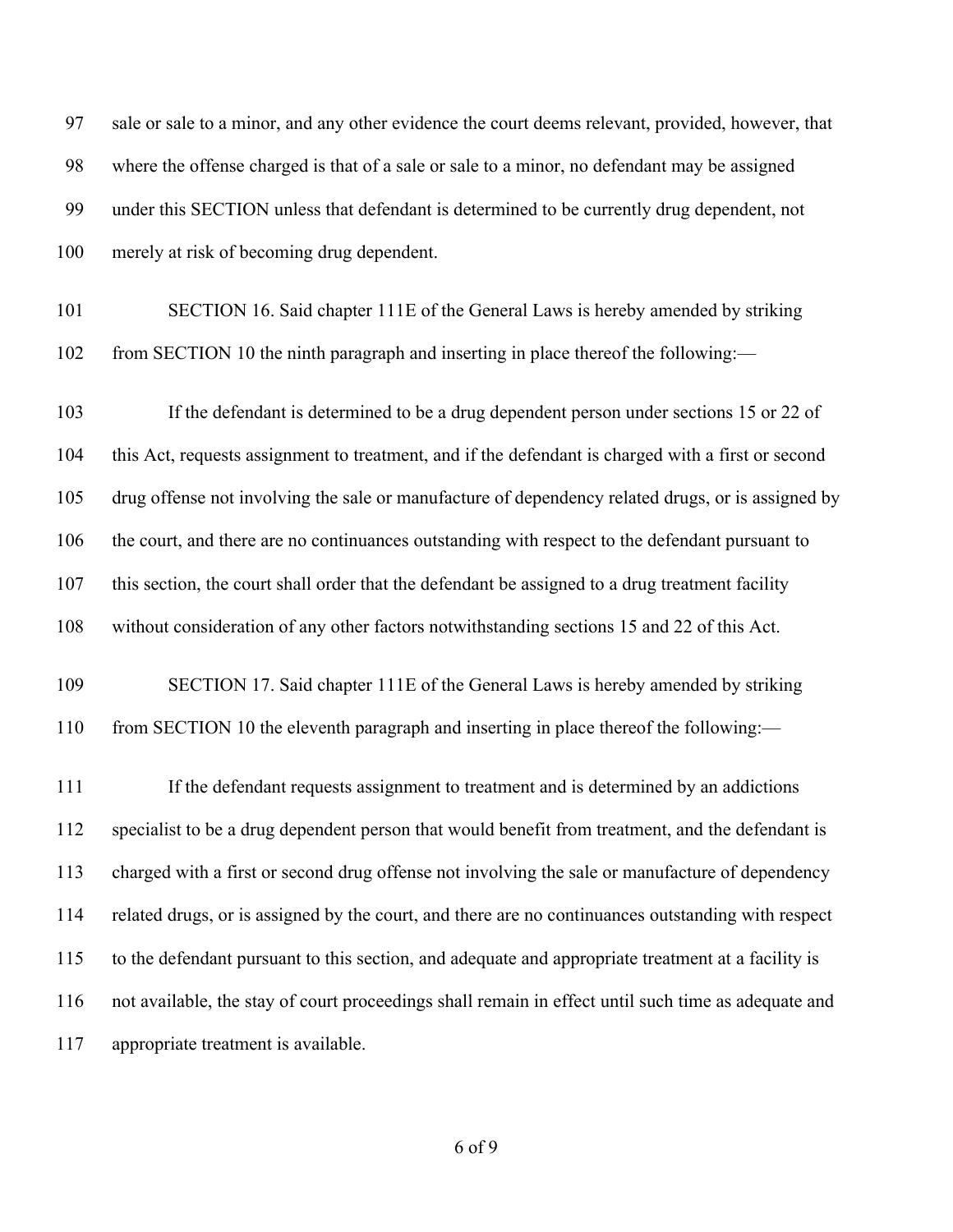SECTION 18. Said chapter 111E of the General Laws is hereby amended by striking from SECTION 10 the first sentence of the fifteenth paragraph and inserting in place thereof the following:—

 If the Addiction Specialist reports that the defendant is not a Drug Dependant Person who would benefit from treatment, the defendant shall be entitled to request a hearing to determine whether or not he is a drug dependant person who would benefit from treatment.

 SECTION 19. Said chapter 111E of the General Laws is hereby amended by striking from SECTION 10 the first sentence of the nineteenth paragraph and inserting in place thereof the following:—

 Within ten days of the receipt by the court of an application for discharge, the administrator and an independent addictions specialist designated by the court to make an examination of the defendant shall report to the court as to whether or not the patient would benefit from further treatment at a facility.

 SECTION 20. Said chapter 111E of the General Laws is hereby amended by striking from SECTION 10 the first sentence of the twentieth paragraph and inserting in place thereof the following:—

 Within ten days of the receipt of the court of an application of transfer, the administrator and an independent addictions specialist shall report to the court as to whether the defendant is a proper subject for the transfer for which he has made application.

 SECTION 21. Said chapter 111E of the General Laws is hereby further amended by 138 striking from SECTION 10 the last sentence and inserting in place thereof the following:—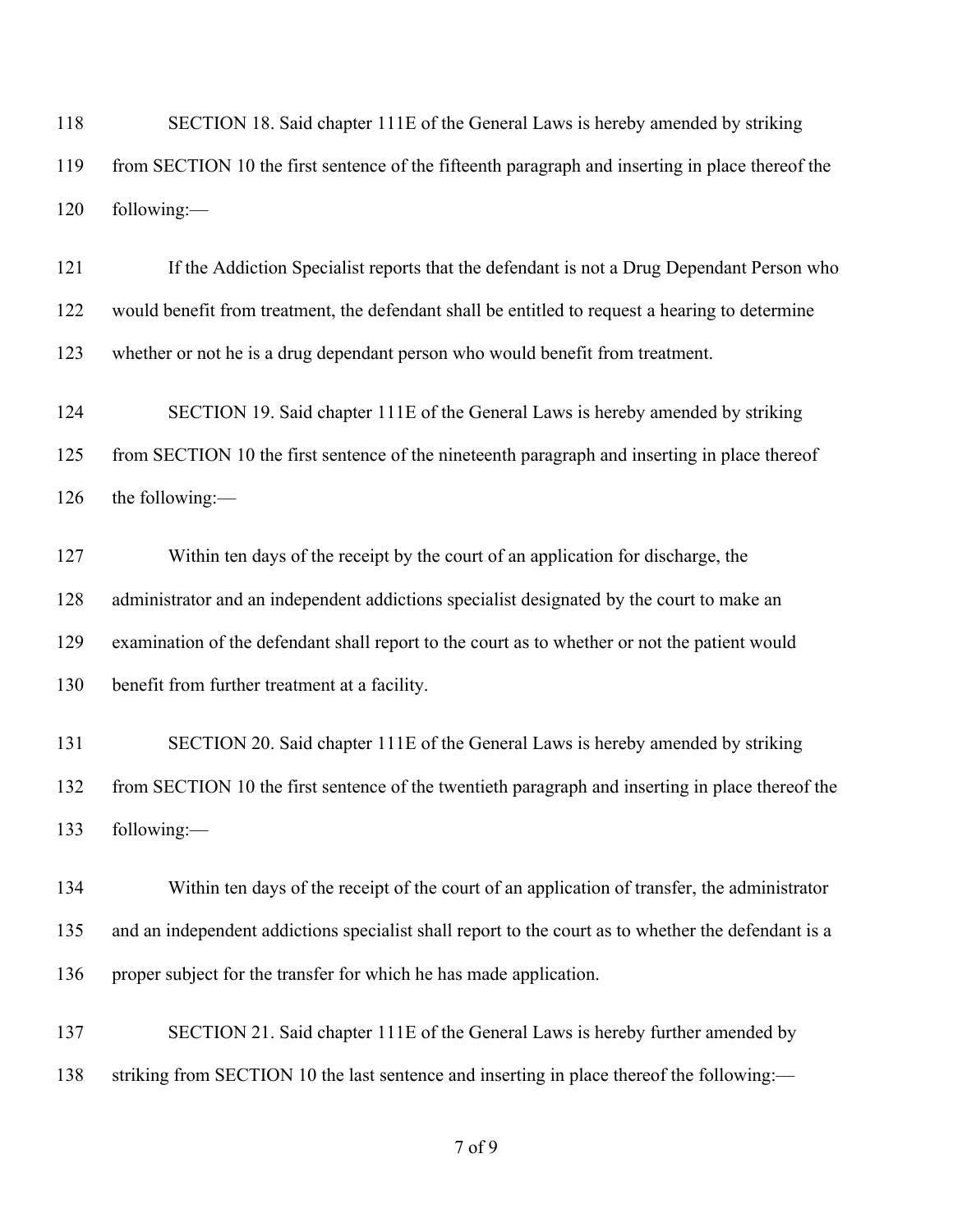| 139 | The provisions of this SECTION shall not apply to a person charged with violating                |
|-----|--------------------------------------------------------------------------------------------------|
| 140 | sections thirty-two to thirty-two G, inclusive, of chapter ninety-four C of the General Laws;    |
| 141 | provided, however, notwithstanding the provisions of this section, SECTION of said chapter 94C   |
| 142 | or any other law to the contrary, the provisions of this SECTION shall apply to a person charged |
| 143 | with                                                                                             |
| 144 | a first or second offense of paragraph (a) of SECTION 32 of chapter 94C or a first               |
| 145 | offense of paragraph (b) of said SECTION 32,                                                     |
| 146 | a first or second offense of paragraph (a) of SECTION 32A of chapter 94C or a first              |
| 147 | offense of paragraph (b) of said SECTION 32A,                                                    |
| 148 | a first or second offense of paragraph (c) of SECTION 32A of chapter 94C or a first              |
| 149 | offense of paragraph (d) of said SECTION 32A,                                                    |
| 150 | a first or second offense of paragraph (a) of SECTION 32B of chapter 94C or a first              |
| 151 | offense of paragraph (b) of said SECTION 32B,                                                    |
| 152 | a first or second offense of paragraph (a) of SECTION 32C of chapter 94C or a first              |
| 153 | offense of paragraph (b) of said SECTION 32C, and                                                |
| 154 | a first or second offense of paragraph (a) of SECTION 32D of chapter 94C or a first              |
| 155 | offense of paragraph (b) of said SECTION 32D.                                                    |
| 156 | SECTION 22. Said chapter 111E of the General Laws is hereby amended by striking                  |
| 157 | from SECTION 11 the first paragraph and inserting in place thereof the following:—               |
| 158 | Section 11. Any person found guilty of a violation of law other than a drug offense, who         |
| 159 | prior to disposition of the charge, states that he is a drug dependant person, and requests an   |